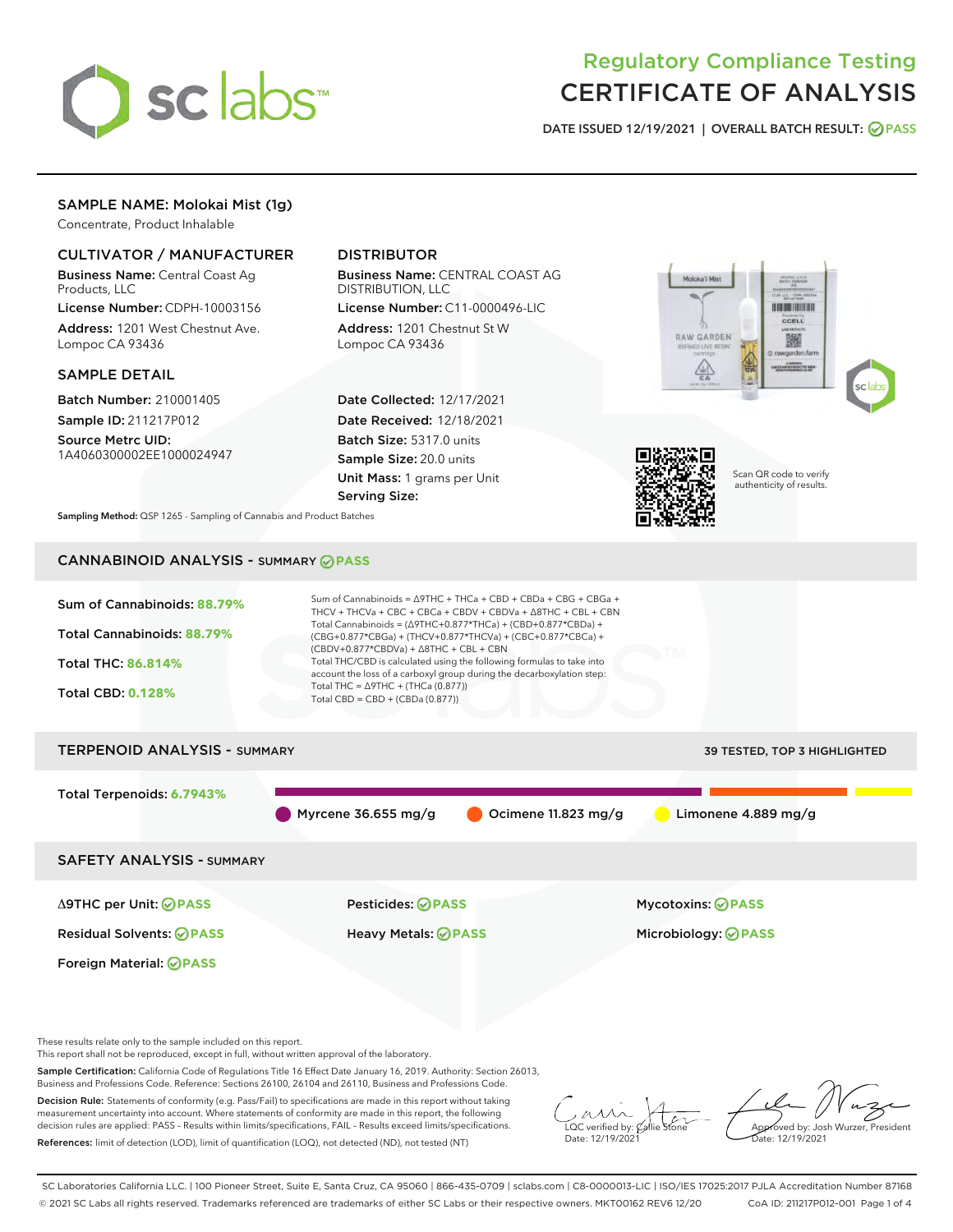



MOLOKAI MIST (1G) | DATE ISSUED 12/19/2021 | OVERALL BATCH RESULT: @ PASS

#### CANNABINOID TEST RESULTS - 12/18/2021 2 PASS

Tested by high-performance liquid chromatography with diode-array detection (HPLC-DAD). **Method:** QSP 1157 - Analysis of Cannabinoids by HPLC-DAD

#### TOTAL CANNABINOIDS: **88.79%**

Total Cannabinoids (Total THC) + (Total CBD) + (Total CBG) + (Total THCV) + (Total CBC) + (Total CBDV) + ∆8THC + CBL + CBN

TOTAL THC: **86.814%** Total THC (∆9THC+0.877\*THCa)

TOTAL CBD: **0.128%**

Total CBD (CBD+0.877\*CBDa)

TOTAL CBG: 1.12% Total CBG (CBG+0.877\*CBGa)

TOTAL THCV: 0.46% Total THCV (THCV+0.877\*THCVa)

TOTAL CBC: ND Total CBC (CBC+0.877\*CBCa)

TOTAL CBDV: ND Total CBDV (CBDV+0.877\*CBDVa)

| <b>COMPOUND</b>  | LOD/LOQ<br>(mg/g)          | <b>MEASUREMENT</b><br><b>UNCERTAINTY</b><br>(mg/g) | <b>RESULT</b><br>(mg/g) | <b>RESULT</b><br>(%) |
|------------------|----------------------------|----------------------------------------------------|-------------------------|----------------------|
| <b>A9THC</b>     | 0.06 / 0.26                | ±29.864                                            | 868.14                  | 86.814               |
| <b>CBG</b>       | 0.06/0.19                  | ±0.441                                             | 11.20                   | 1.120                |
| <b>THCV</b>      | 0.1 / 0.2                  | ±0.23                                              | 4.6                     | 0.46                 |
| <b>CBN</b>       | 0.1/0.3                    | ±0.18                                              | 2.7                     | 0.27                 |
| <b>CBD</b>       | 0.07/0.29                  | ±0.059                                             | 1.28                    | 0.128                |
| $\triangle$ 8THC | 0.1/0.4                    | N/A                                                | <b>ND</b>               | <b>ND</b>            |
| THCa             | 0.05/0.14                  | N/A                                                | <b>ND</b>               | <b>ND</b>            |
| <b>THCVa</b>     | 0.07/0.20                  | N/A                                                | <b>ND</b>               | <b>ND</b>            |
| <b>CBDa</b>      | 0.02/0.19                  | N/A                                                | <b>ND</b>               | <b>ND</b>            |
| <b>CBDV</b>      | 0.04 / 0.15                | N/A                                                | <b>ND</b>               | <b>ND</b>            |
| <b>CBDVa</b>     | 0.03/0.53                  | N/A                                                | <b>ND</b>               | <b>ND</b>            |
| <b>CBGa</b>      | 0.1 / 0.2                  | N/A                                                | <b>ND</b>               | <b>ND</b>            |
| <b>CBL</b>       | 0.06 / 0.24                | N/A                                                | <b>ND</b>               | <b>ND</b>            |
| <b>CBC</b>       | 0.2 / 0.5                  | N/A                                                | <b>ND</b>               | <b>ND</b>            |
| <b>CBCa</b>      | 0.07/0.28                  | N/A                                                | <b>ND</b>               | <b>ND</b>            |
|                  | <b>SUM OF CANNABINOIDS</b> |                                                    | 887.9 mg/g              | 88.79%               |

#### **UNIT MASS: 1 grams per Unit**

| ∆9THC per Unit                         | 1120 per-package limit | 868.14 mg/unit | <b>PASS</b> |
|----------------------------------------|------------------------|----------------|-------------|
| <b>Total THC per Unit</b>              |                        | 868.14 mg/unit |             |
| <b>CBD per Unit</b>                    |                        | $1.28$ mg/unit |             |
| <b>Total CBD per Unit</b>              |                        | $1.28$ mg/unit |             |
| <b>Sum of Cannabinoids</b><br>per Unit |                        | 887.9 mg/unit  |             |
| <b>Total Cannabinoids</b><br>per Unit  |                        | 887.9 mg/unit  |             |

## TERPENOID TEST RESULTS - 12/19/2021

Terpene analysis utilizing gas chromatography-flame ionization detection (GC-FID). **Method:** QSP 1192 - Analysis of Terpenoids by GC-FID

| <b>COMPOUND</b>         | LOD/LOQ<br>(mg/g) | <b>MEASUREMENT</b><br><b>UNCERTAINTY</b><br>(mg/g) | <b>RESULT</b><br>(mg/g)                         | <b>RESULT</b><br>(%) |
|-------------------------|-------------------|----------------------------------------------------|-------------------------------------------------|----------------------|
| <b>Myrcene</b>          | 0.008 / 0.025     | ±0.4728                                            | 36.655                                          | 3.6655               |
| Ocimene                 | 0.011 / 0.038     | ±0.3795                                            | 11.823                                          | 1.1823               |
| Limonene                | 0.005 / 0.016     | ±0.0699                                            | 4.889                                           | 0.4889               |
| $\beta$ Caryophyllene   | 0.004 / 0.012     | ±0.1679                                            | 4.715                                           | 0.4715               |
| Linalool                | 0.009 / 0.032     | ±0.0682                                            | 1.794                                           | 0.1794               |
| $\alpha$ Pinene         | 0.005 / 0.017     | ±0.0153                                            | 1.780                                           | 0.1780               |
| trans-ß-Farnesene       | 0.008 / 0.025     | ±0.0527                                            | 1.485                                           | 0.1485               |
| $\alpha$ Humulene       | 0.009/0.029       | ±0.0415                                            | 1.294                                           | 0.1294               |
| $\beta$ Pinene          | 0.004 / 0.014     | ±0.0143                                            | 1.245                                           | 0.1245               |
| <b>Terpineol</b>        | 0.016 / 0.055     | ±0.0610                                            | 0.993                                           | 0.0993               |
| Fenchol                 | 0.010 / 0.034     | ±0.0118                                            | 0.305                                           | 0.0305               |
| Terpinolene             | 0.008 / 0.026     | ±0.0049                                            | 0.241                                           | 0.0241               |
| $\alpha$ Cedrene        | 0.005 / 0.016     | ±0.0049                                            | 0.164                                           | 0.0164               |
| <b>Nerolidol</b>        | 0.009 / 0.028     | ±0.0096                                            | 0.153                                           | 0.0153               |
| Camphene                | 0.005 / 0.015     | ±0.0012                                            | 0.100                                           | 0.0100               |
| <b>Borneol</b>          | 0.005 / 0.016     | ±0.0032                                            | 0.076                                           | 0.0076               |
| Valencene               | 0.009 / 0.030     | ±0.0043                                            | 0.062                                           | 0.0062               |
| Fenchone                | 0.009 / 0.028     | ±0.0015                                            | 0.051                                           | 0.0051               |
| Citronellol             | 0.003 / 0.010     | ±0.0021                                            | 0.044                                           | 0.0044               |
| $\alpha$ Bisabolol      | 0.008 / 0.026     | ±0.0021                                            | 0.040                                           | 0.0040               |
| $\gamma$ Terpinene      | 0.006 / 0.018     | ±0.0004                                            | 0.021                                           | 0.0021               |
| Geraniol                | 0.002 / 0.007     | ±0.0006                                            | 0.013                                           | 0.0013               |
| $\alpha$ Phellandrene   | 0.006 / 0.020     | N/A                                                | <loq< th=""><th><loq< th=""></loq<></th></loq<> | <loq< th=""></loq<>  |
| $\alpha$ Terpinene      | 0.005 / 0.017     | N/A                                                | 100                                             | <loq< th=""></loq<>  |
| Caryophyllene<br>Oxide  | 0.010 / 0.033     | N/A                                                | <loq< th=""><th><loq< th=""></loq<></th></loq<> | <loq< th=""></loq<>  |
| Sabinene                | 0.004 / 0.014     | N/A                                                | ND                                              | <b>ND</b>            |
| 3 Carene                | 0.005 / 0.018     | N/A                                                | <b>ND</b>                                       | <b>ND</b>            |
| p-Cymene                | 0.005 / 0.016     | N/A                                                | ND                                              | <b>ND</b>            |
| Eucalyptol              | 0.006 / 0.018     | N/A                                                | ND                                              | <b>ND</b>            |
| Sabinene Hydrate        | 0.006 / 0.022     | N/A                                                | <b>ND</b>                                       | <b>ND</b>            |
| (-)-Isopulegol          | 0.005 / 0.016     | N/A                                                | ND                                              | ND                   |
| Camphor                 | 0.006 / 0.019     | N/A                                                | <b>ND</b>                                       | <b>ND</b>            |
| Isoborneol              | 0.004 / 0.012     | N/A                                                | ND                                              | <b>ND</b>            |
| Menthol                 | 0.008 / 0.025     | N/A                                                | ND                                              | <b>ND</b>            |
| Nerol                   | 0.003 / 0.011     | N/A                                                | ND                                              | ND                   |
| $R-(+)$ -Pulegone       | 0.003 / 0.011     | N/A                                                | ND                                              | ND                   |
| <b>Geranyl Acetate</b>  | 0.004 / 0.014     | N/A                                                | ND                                              | ND                   |
| Guaiol                  | 0.009 / 0.030     | N/A                                                | ND                                              | ND                   |
| Cedrol                  | 0.008 / 0.027     | N/A                                                | ND                                              | ND                   |
| <b>TOTAL TERPENOIDS</b> |                   |                                                    | 67.943 mg/g                                     | 6.7943%              |

SC Laboratories California LLC. | 100 Pioneer Street, Suite E, Santa Cruz, CA 95060 | 866-435-0709 | sclabs.com | C8-0000013-LIC | ISO/IES 17025:2017 PJLA Accreditation Number 87168 © 2021 SC Labs all rights reserved. Trademarks referenced are trademarks of either SC Labs or their respective owners. MKT00162 REV6 12/20 CoA ID: 211217P012-001 Page 2 of 4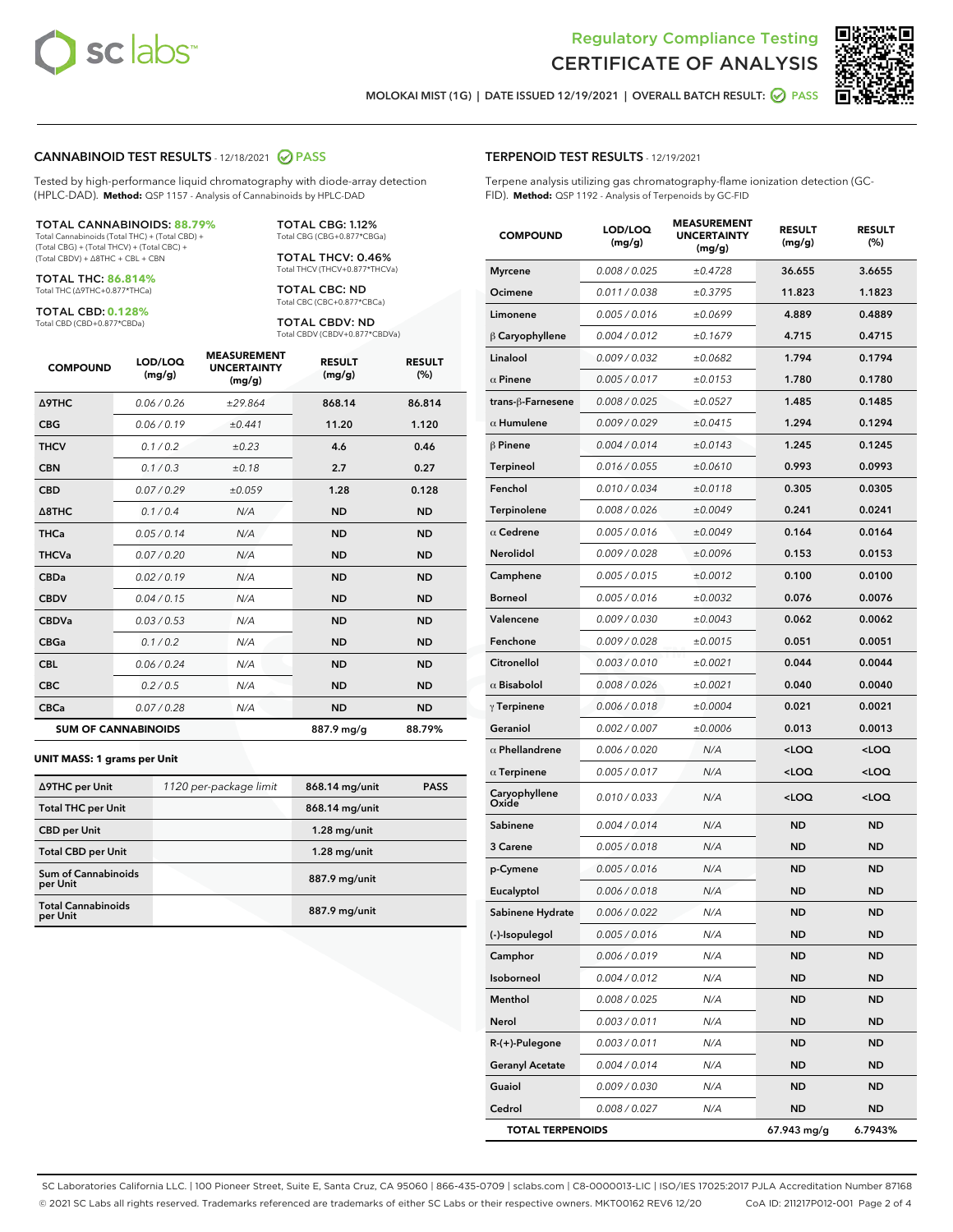



MOLOKAI MIST (1G) | DATE ISSUED 12/19/2021 | OVERALL BATCH RESULT: 2 PASS

### CATEGORY 1 PESTICIDE TEST RESULTS - 12/19/2021 2 PASS

Pesticide and plant growth regulator analysis utilizing high-performance liquid chromatography-mass spectrometry (HPLC-MS) or gas chromatography-mass spectrometry (GC-MS). \*GC-MS utilized where indicated. **Method:** QSP 1212 - Analysis of Pesticides and Mycotoxins by LC-MS or QSP 1213 - Analysis of Pesticides by GC-MS

| <b>COMPOUND</b>             | LOD/LOQ<br>$(\mu g/g)$ | <b>ACTION</b><br><b>LIMIT</b><br>$(\mu g/g)$ | <b>MEASUREMENT</b><br><b>UNCERTAINTY</b><br>$(\mu g/g)$ | <b>RESULT</b><br>$(\mu g/g)$ | <b>RESULT</b> |
|-----------------------------|------------------------|----------------------------------------------|---------------------------------------------------------|------------------------------|---------------|
| Aldicarb                    | 0.03 / 0.08            | $\ge$ LOD                                    | N/A                                                     | <b>ND</b>                    | <b>PASS</b>   |
| Carbofuran                  | 0.02/0.05              | $>$ LOD                                      | N/A                                                     | <b>ND</b>                    | <b>PASS</b>   |
| Chlordane*                  | 0.03 / 0.08            | $\ge$ LOD                                    | N/A                                                     | <b>ND</b>                    | <b>PASS</b>   |
| Chlorfenapyr*               | 0.03/0.10              | $\ge$ LOD                                    | N/A                                                     | <b>ND</b>                    | <b>PASS</b>   |
| Chlorpyrifos                | 0.02 / 0.06            | $\ge$ LOD                                    | N/A                                                     | <b>ND</b>                    | <b>PASS</b>   |
| Coumaphos                   | 0.02 / 0.07            | $>$ LOD                                      | N/A                                                     | <b>ND</b>                    | <b>PASS</b>   |
| Daminozide                  | 0.02 / 0.07            | $\ge$ LOD                                    | N/A                                                     | <b>ND</b>                    | <b>PASS</b>   |
| <b>DDVP</b><br>(Dichlorvos) | 0.03/0.09              | $\ge$ LOD                                    | N/A                                                     | <b>ND</b>                    | <b>PASS</b>   |
| <b>Dimethoate</b>           | 0.03/0.08              | $\ge$ LOD                                    | N/A                                                     | <b>ND</b>                    | <b>PASS</b>   |
| Ethoprop(hos)               | 0.03/0.10              | $\ge$ LOD                                    | N/A                                                     | <b>ND</b>                    | <b>PASS</b>   |
| Etofenprox                  | 0.02/0.06              | $>$ LOD                                      | N/A                                                     | <b>ND</b>                    | <b>PASS</b>   |
| Fenoxycarb                  | 0.03 / 0.08            | $\ge$ LOD                                    | N/A                                                     | <b>ND</b>                    | <b>PASS</b>   |
| Fipronil                    | 0.03 / 0.08            | $>$ LOD                                      | N/A                                                     | <b>ND</b>                    | <b>PASS</b>   |
| Imazalil                    | 0.02 / 0.06            | $\ge$ LOD                                    | N/A                                                     | <b>ND</b>                    | <b>PASS</b>   |
| <b>Methiocarb</b>           | 0.02 / 0.07            | $\ge$ LOD                                    | N/A                                                     | <b>ND</b>                    | <b>PASS</b>   |
| Methyl<br>parathion         | 0.03/0.10              | $\ge$ LOD                                    | N/A                                                     | <b>ND</b>                    | <b>PASS</b>   |
| <b>Mevinphos</b>            | 0.03/0.09              | $>$ LOD                                      | N/A                                                     | <b>ND</b>                    | <b>PASS</b>   |
| Paclobutrazol               | 0.02 / 0.05            | $\ge$ LOD                                    | N/A                                                     | <b>ND</b>                    | <b>PASS</b>   |
| Propoxur                    | 0.03 / 0.09            | $\ge$ LOD                                    | N/A                                                     | <b>ND</b>                    | <b>PASS</b>   |
| Spiroxamine                 | 0.03 / 0.08            | $\ge$ LOD                                    | N/A                                                     | <b>ND</b>                    | <b>PASS</b>   |
| <b>Thiacloprid</b>          | 0.03/0.10              | $\ge$ LOD                                    | N/A                                                     | <b>ND</b>                    | <b>PASS</b>   |

#### CATEGORY 2 PESTICIDE TEST RESULTS - 12/19/2021 @ PASS

| <b>COMPOUND</b>          | LOD/LOQ<br>$(\mu g/g)$ | <b>ACTION</b><br><b>LIMIT</b><br>$(\mu g/g)$ | <b>MEASUREMENT</b><br><b>UNCERTAINTY</b><br>$(\mu g/g)$ | <b>RESULT</b><br>$(\mu g/g)$ | <b>RESULT</b> |
|--------------------------|------------------------|----------------------------------------------|---------------------------------------------------------|------------------------------|---------------|
| Abamectin                | 0.03/0.10              | 0.1                                          | N/A                                                     | <b>ND</b>                    | <b>PASS</b>   |
| Acephate                 | 0.02/0.07              | 0.1                                          | N/A                                                     | <b>ND</b>                    | <b>PASS</b>   |
| Acequinocyl              | 0.02/0.07              | 0.1                                          | N/A                                                     | <b>ND</b>                    | <b>PASS</b>   |
| Acetamiprid              | 0.02/0.05              | 0.1                                          | N/A                                                     | <b>ND</b>                    | <b>PASS</b>   |
| Azoxystrobin             | 0.02/0.07              | 0.1                                          | N/A                                                     | <b>ND</b>                    | <b>PASS</b>   |
| <b>Bifenazate</b>        | 0.01/0.04              | 0.1                                          | N/A                                                     | <b>ND</b>                    | <b>PASS</b>   |
| <b>Bifenthrin</b>        | 0.02 / 0.05            | 3                                            | N/A                                                     | <b>ND</b>                    | <b>PASS</b>   |
| <b>Boscalid</b>          | 0.03/0.09              | 0.1                                          | N/A                                                     | <b>ND</b>                    | <b>PASS</b>   |
| Captan                   | 0.19/0.57              | 0.7                                          | N/A                                                     | <b>ND</b>                    | <b>PASS</b>   |
| Carbaryl                 | 0.02/0.06              | 0.5                                          | N/A                                                     | <b>ND</b>                    | <b>PASS</b>   |
| Chlorantranilip-<br>role | 0.04/0.12              | 10                                           | N/A                                                     | <b>ND</b>                    | <b>PASS</b>   |
| Clofentezine             | 0.03/0.09              | 0.1                                          | N/A                                                     | <b>ND</b>                    | <b>PASS</b>   |

#### CATEGORY 2 PESTICIDE TEST RESULTS - 12/19/2021 continued

| <b>COMPOUND</b>               | LOD/LOQ<br>(µg/g) | <b>ACTION</b><br>LIMIT<br>$(\mu g/g)$ | <b>MEASUREMENT</b><br><b>UNCERTAINTY</b><br>(µg/g) | <b>RESULT</b><br>(µg/g) | <b>RESULT</b> |
|-------------------------------|-------------------|---------------------------------------|----------------------------------------------------|-------------------------|---------------|
| Cyfluthrin                    | 0.12 / 0.38       | 2                                     | N/A                                                | ND                      | <b>PASS</b>   |
| Cypermethrin                  | 0.11 / 0.32       | 1                                     | N/A                                                | ND                      | <b>PASS</b>   |
| Diazinon                      | 0.02 / 0.05       | 0.1                                   | N/A                                                | ND                      | <b>PASS</b>   |
| Dimethomorph                  | 0.03 / 0.09       | $\overline{c}$                        | N/A                                                | <b>ND</b>               | <b>PASS</b>   |
| Etoxazole                     | 0.02 / 0.06       | 0.1                                   | N/A                                                | ND                      | <b>PASS</b>   |
| Fenhexamid                    | 0.03 / 0.09       | 0.1                                   | N/A                                                | ND                      | <b>PASS</b>   |
| Fenpyroximate                 | 0.02 / 0.06       | 0.1                                   | N/A                                                | <b>ND</b>               | <b>PASS</b>   |
| Flonicamid                    | 0.03 / 0.10       | 0.1                                   | N/A                                                | <b>ND</b>               | <b>PASS</b>   |
| Fludioxonil                   | 0.03 / 0.10       | 0.1                                   | N/A                                                | <b>ND</b>               | <b>PASS</b>   |
| Hexythiazox                   | 0.02 / 0.07       | 0.1                                   | N/A                                                | <b>ND</b>               | <b>PASS</b>   |
| Imidacloprid                  | 0.04 / 0.11       | 5                                     | N/A                                                | <b>ND</b>               | <b>PASS</b>   |
| Kresoxim-methyl               | 0.02 / 0.07       | 0.1                                   | N/A                                                | ND                      | <b>PASS</b>   |
| Malathion                     | 0.03 / 0.09       | 0.5                                   | N/A                                                | <b>ND</b>               | <b>PASS</b>   |
| Metalaxyl                     | 0.02 / 0.07       | $\overline{c}$                        | N/A                                                | <b>ND</b>               | <b>PASS</b>   |
| Methomyl                      | 0.03 / 0.10       | 1                                     | N/A                                                | ND                      | <b>PASS</b>   |
| Myclobutanil                  | 0.03/0.09         | 0.1                                   | N/A                                                | <b>ND</b>               | <b>PASS</b>   |
| Naled                         | 0.02 / 0.07       | 0.1                                   | N/A                                                | ND                      | <b>PASS</b>   |
| Oxamyl                        | 0.04 / 0.11       | 0.5                                   | N/A                                                | ND                      | <b>PASS</b>   |
| Pentachloronitro-<br>benzene* | 0.03 / 0.09       | 0.1                                   | N/A                                                | ND                      | <b>PASS</b>   |
| Permethrin                    | 0.04/0.12         | 0.5                                   | N/A                                                | <b>ND</b>               | <b>PASS</b>   |
| Phosmet                       | 0.03 / 0.10       | 0.1                                   | N/A                                                | ND                      | <b>PASS</b>   |
| Piperonylbu-<br>toxide        | 0.02 / 0.07       | 3                                     | N/A                                                | <b>ND</b>               | <b>PASS</b>   |
| Prallethrin                   | 0.03 / 0.08       | 0.1                                   | N/A                                                | <b>ND</b>               | <b>PASS</b>   |
| Propiconazole                 | 0.02 / 0.07       | 0.1                                   | N/A                                                | ND                      | <b>PASS</b>   |
| Pyrethrins                    | 0.04 / 0.12       | 0.5                                   | N/A                                                | ND                      | <b>PASS</b>   |
| Pyridaben                     | 0.02 / 0.07       | 0.1                                   | N/A                                                | <b>ND</b>               | <b>PASS</b>   |
| Spinetoram                    | 0.02 / 0.07       | 0.1                                   | N/A                                                | ND                      | <b>PASS</b>   |
| Spinosad                      | 0.02 / 0.07       | 0.1                                   | N/A                                                | ND                      | <b>PASS</b>   |
| Spiromesifen                  | 0.02 / 0.05       | 0.1                                   | N/A                                                | <b>ND</b>               | <b>PASS</b>   |
| Spirotetramat                 | 0.02 / 0.06       | 0.1                                   | N/A                                                | ND                      | <b>PASS</b>   |
| Tebuconazole                  | 0.02 / 0.07       | 0.1                                   | N/A                                                | ND                      | <b>PASS</b>   |
| Thiamethoxam                  | 0.03 / 0.10       | 5                                     | N/A                                                | <b>ND</b>               | <b>PASS</b>   |
| Trifloxystrobin               | 0.03 / 0.08       | 0.1                                   | N/A                                                | <b>ND</b>               | <b>PASS</b>   |

SC Laboratories California LLC. | 100 Pioneer Street, Suite E, Santa Cruz, CA 95060 | 866-435-0709 | sclabs.com | C8-0000013-LIC | ISO/IES 17025:2017 PJLA Accreditation Number 87168 © 2021 SC Labs all rights reserved. Trademarks referenced are trademarks of either SC Labs or their respective owners. MKT00162 REV6 12/20 CoA ID: 211217P012-001 Page 3 of 4